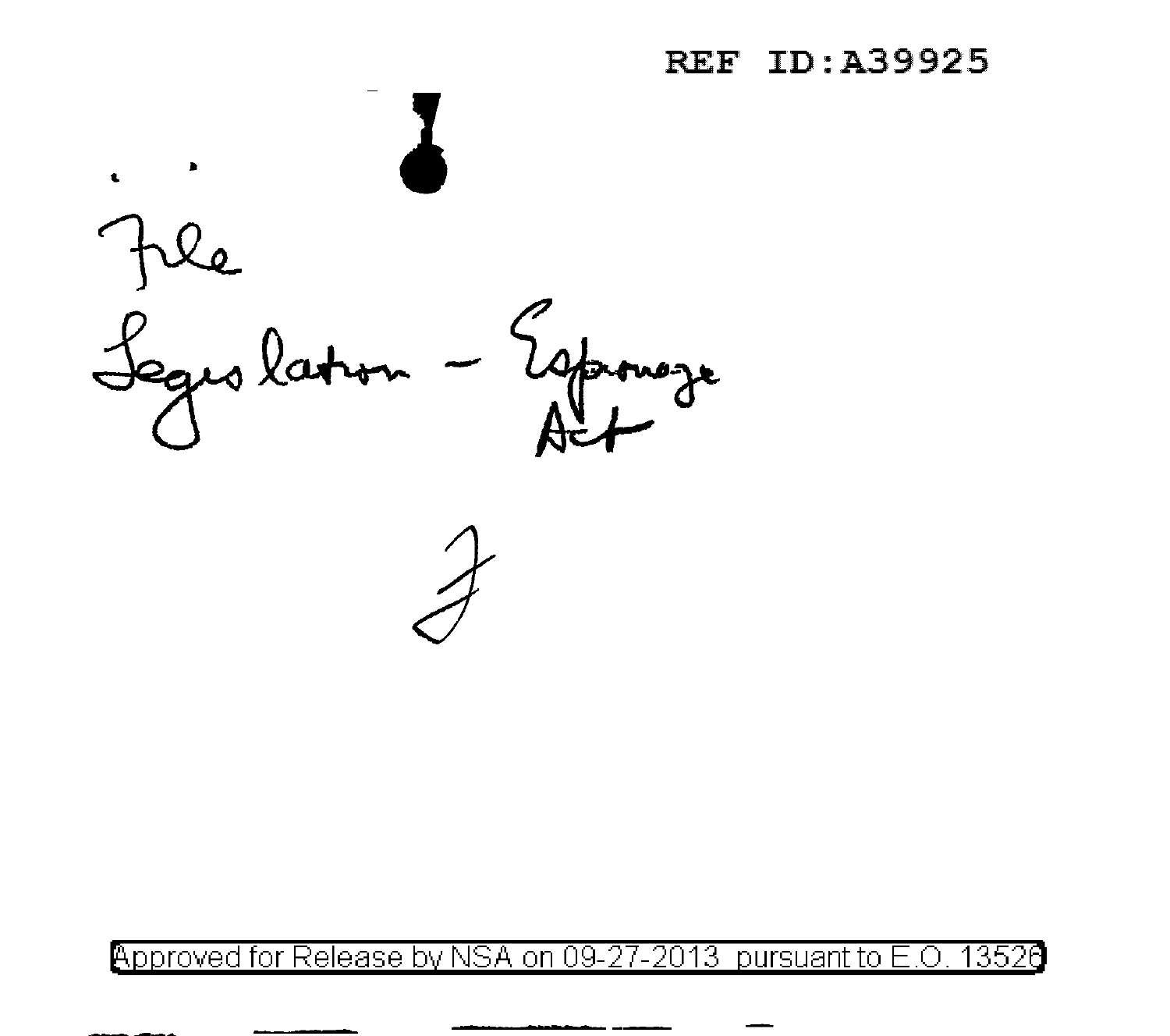$S. 2680 = S.$  277 (81st Sevent)

#### **80TH CONGRESS** 2D SESSION

#### IN THE SENATE OF THE UNITED STATES

MAY 17 (legislative day, MAY 10), 1948 Mr. GURNEY introduced the following bill; which was read twice and referred to the Committee on Armed Services

## A BILL

To enhance further the security of the United States by preventing disclosures of information concerning the cryptographic systems and the communication intelligence activities of the United States.  $\sim$  1

 $\mathbf{1}$ Be it enacted by the Senate and House of Representa- $\bf{2}$ tives of the United States of America in Congress assembled, 3 That whoever shall communicate, furnish, transmit, or other- $\overline{\mathbf{4}}$ wise make available to an unauthorized person, or publish, 5 or use in any manner prejudicial to the safety or interest of the United States or for the benefit of any foreign goy-6 ernment to the detriment of the United States any classified 7 information (1) concerning the nature, preparation, or use 8 9 of any code, cipher, or cryptrographic system of the United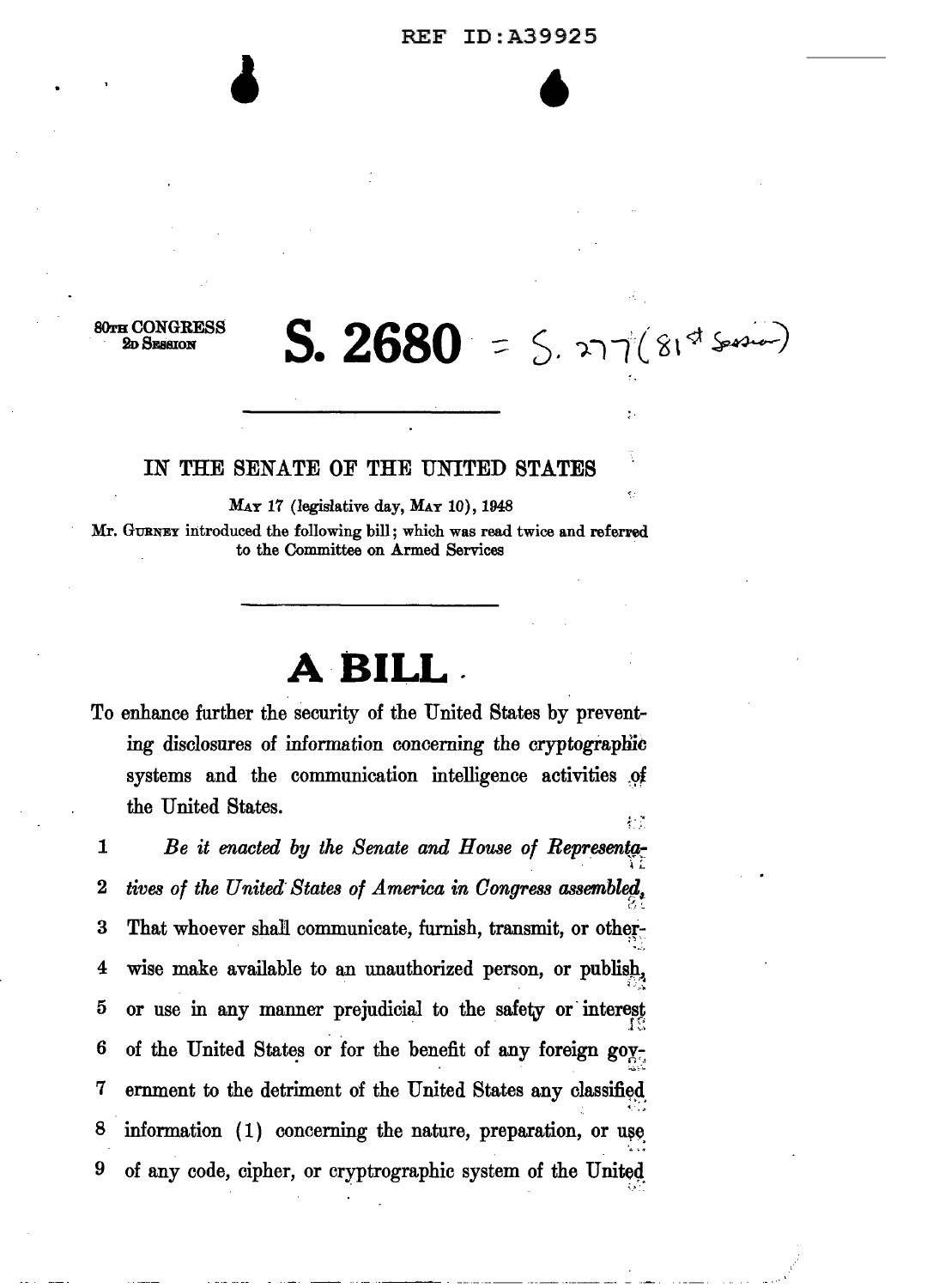2

1 States or any foreign government; or (2) concerning the 2 design, construction, use, maintenance, or repair of any 3 device, apparatus, or appliance used or prepared or planned 4 for use by the United States or any foreign government for 5 cryptographic or communication intelligence purposes; or 6 (3) concerning the communication intelligence activities of 7 the, United States or any foreign government; or (4) 8 obtained by the processes of communication intelligence from 9 the communications of the United States or any foreign 10 government, shall! be fined not more than \$10,000 or 11 imprisoned not more than ten years or both.

12 SEC. 2. (a). The term "classified information" as used 13 herein shall be construed to mean information which, at the 14 time of a violation under this Act, is, for reasons of national 15 security, specifically designated by a United States Govem-16 ment agency for limited or restricted dissemination or dis-17 tribution.

18 (b) The terms "code", "cipher", and "cryptographic . . 19 system'' as used herein shall be construed to include in their 2o meanings, in addition to their usual meanings, any method 21 of secret writing and any mechanical or electrical device 22 or method used for the purpose of disguising or concealing 23 the contents, significance, or meanings of communications. 24. The term "cryptographic purposes" as used herein is corre-26 spondingly extended in the scope of its meaning.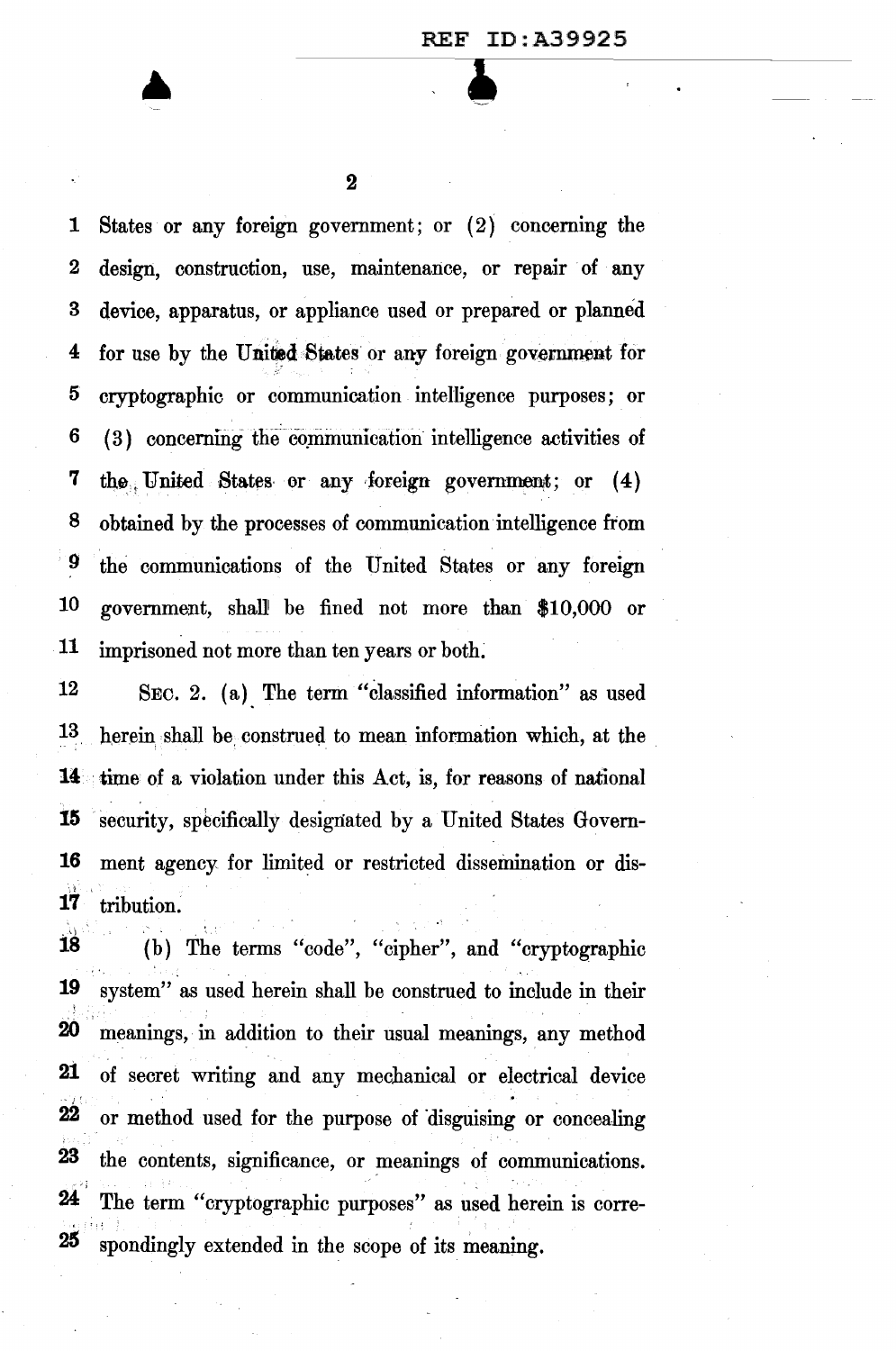(c) The term "foreign government" as used herein  $\blacksquare$ shall be construed to include in its meaning any person or  $\boldsymbol{2}$ persons acting or purporting to act for or on behalf of 3 any faction, party, department, agency, bureau, or military 4 force of or within a foreign country, or for or on behalf 5 of any government or any person or persons purporting to 6 act as a government within a foreign country, whether or 7 not such government is recognized by the United States. 8

9 (d) The term "communication intelligence" as used herein shall be construed to mean all procedures and methods 10  $11$ used in the interception of communications and the obtain-12 ing of information from such communications by other than 13 the intended recipients. The terms "communication intelligence activities" and "communication intelligence purposes" 14 15 as used herein shall be construed accordingly.

16 (e) The term "unauthorized person" as used herein 17 shall be construed to mean any person who, or agency which, 18 is not authorized to receive information of the categories 19 set forth in section 1 of this Act, by the President, or by 20 the head of a department or agency of the United States 21 Government which is expressly designated by the President 22 to engage in communication intelligence activities for the 23 United States.

24 SEC. 3. Nothing in this Act shall prohibit the furnish-25 ing, upon lawful demand, of information to any regularly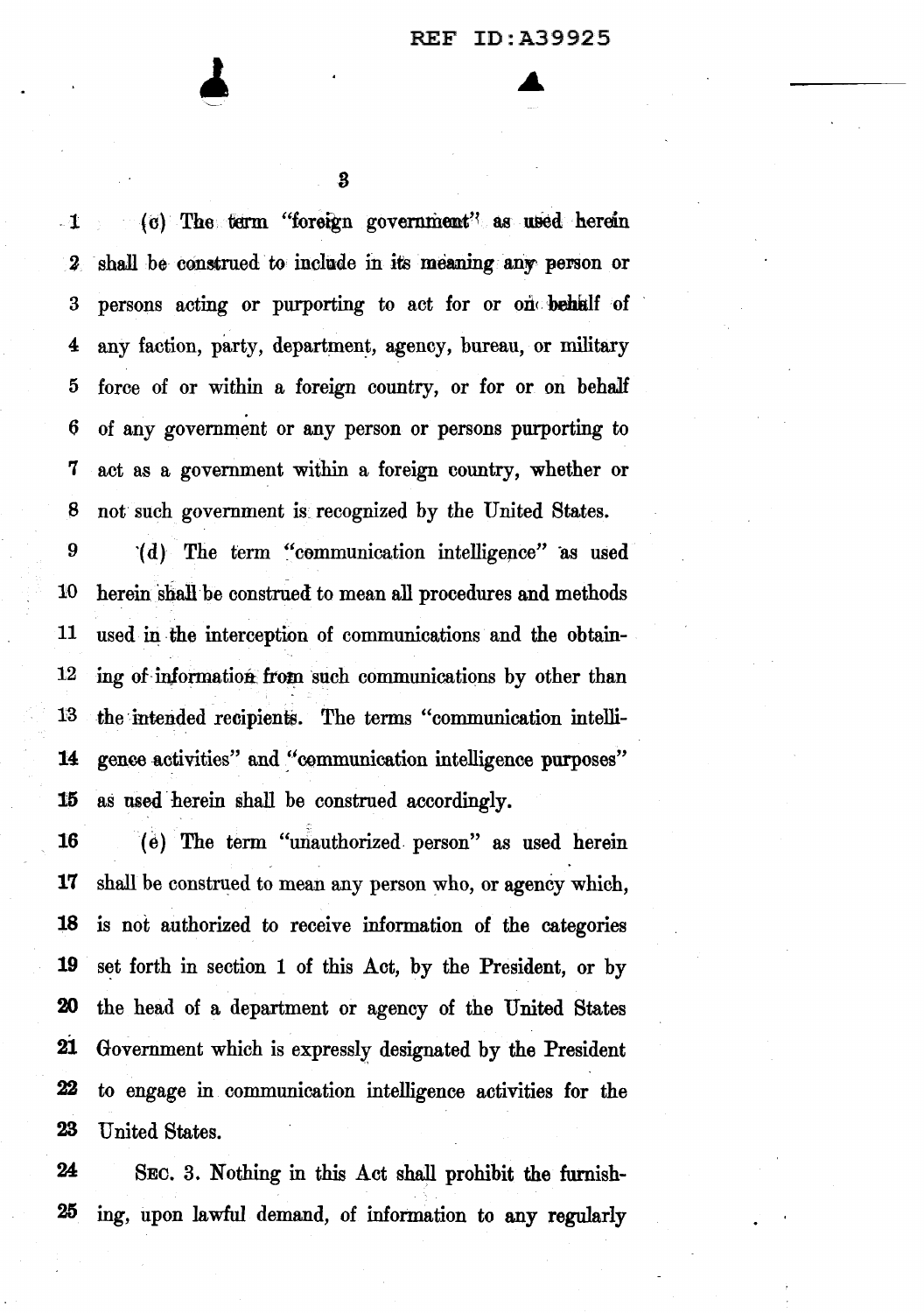constituted committee of the Senate or House of Representacommittee joint America,  $\ddot{\sigma}$ **States** United the  $\sigma$ tives  $\overline{ }$ 

LŊ,

ID: A3992

**RE**<br>R

 $\sigma$ N

thereof. co.

 $\frac{64}{2}$ سد<br>ت 엄 ν A BILL To enhance further the security of the United States by preventing disclosures of information concerning the cryptographic systems and the communication intelligence activities of the United States. By Mr. GURNEY MAY 17 (legislative day, MAY 10), 1948 Read twice and referred to the Committee on **Armed Services** 

 $\frac{d-3}{2}$ 

္သ

 $\begin{array}{c} \mathbf{1} \\ \mathbf{1} \\ \mathbf{1} \\ \mathbf{1} \end{array}$ 

信用

Ğ.

 $\frac{3}{8}$ 

S. 2680

80TH CONGRESS<br>2D SESSION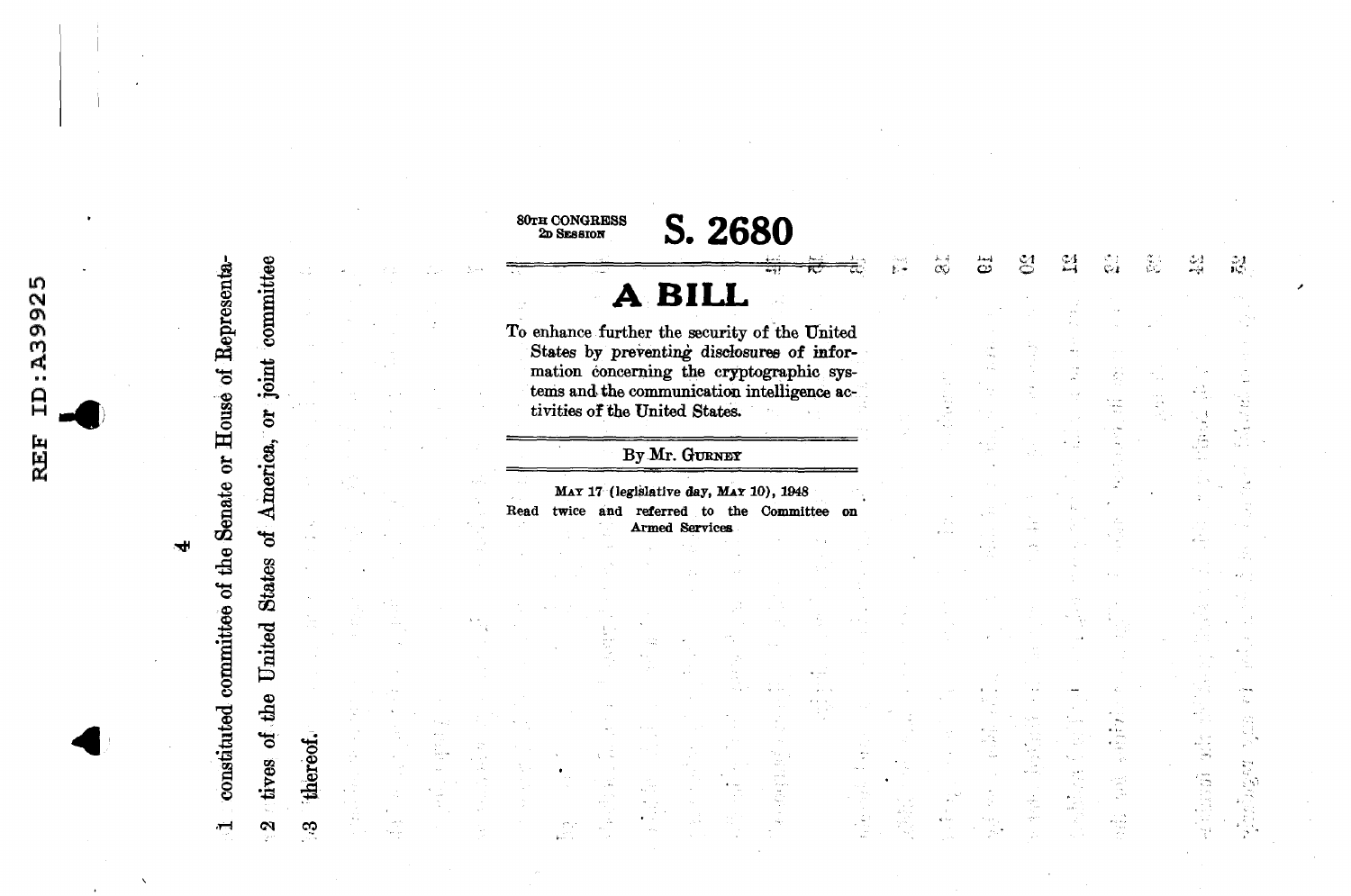**Calendar No. 1480** 

80TH CONGRESS 2D SESSION

,

~

# $S. 2680 - S.277 (spt Sewon)$

**[Report No.1433].** 

#### IN THE SENATE OF THE UNITED STATES

MAY 17 (legislative day, MAY 10), 1948 Mr. GURNEY introduced the following bill; which was read twice and referred to the Committee on Armed Services

> MAY 28 (legislative day, MAY 20), 1948 Reported by Mr. BALDWIN, with amendments

> > I.Omit the part struck through]

# **ABILL**

To enhance further the security of the United States by preventing disclosures of information concerning the cryptographic systems and the communication intelligence activities of the United States.

1 *Be it enacted by the Senate and House of Representa-*2 *tives of the United States of America in Congress assembled,*  3 That whoever shall communicate; furnish, transmit, or other-4 wise make available to an unauthorized person, or publish, 5 or use in any manner prejudicial to the safety or intere&t 6 of the United States or for the benefit of any foreign gov-7 ernment to the detriment of the United States any classified 8 information (1) concerning the nature, preparation, or use 9 of any code, cipher, or cryptographic system of the United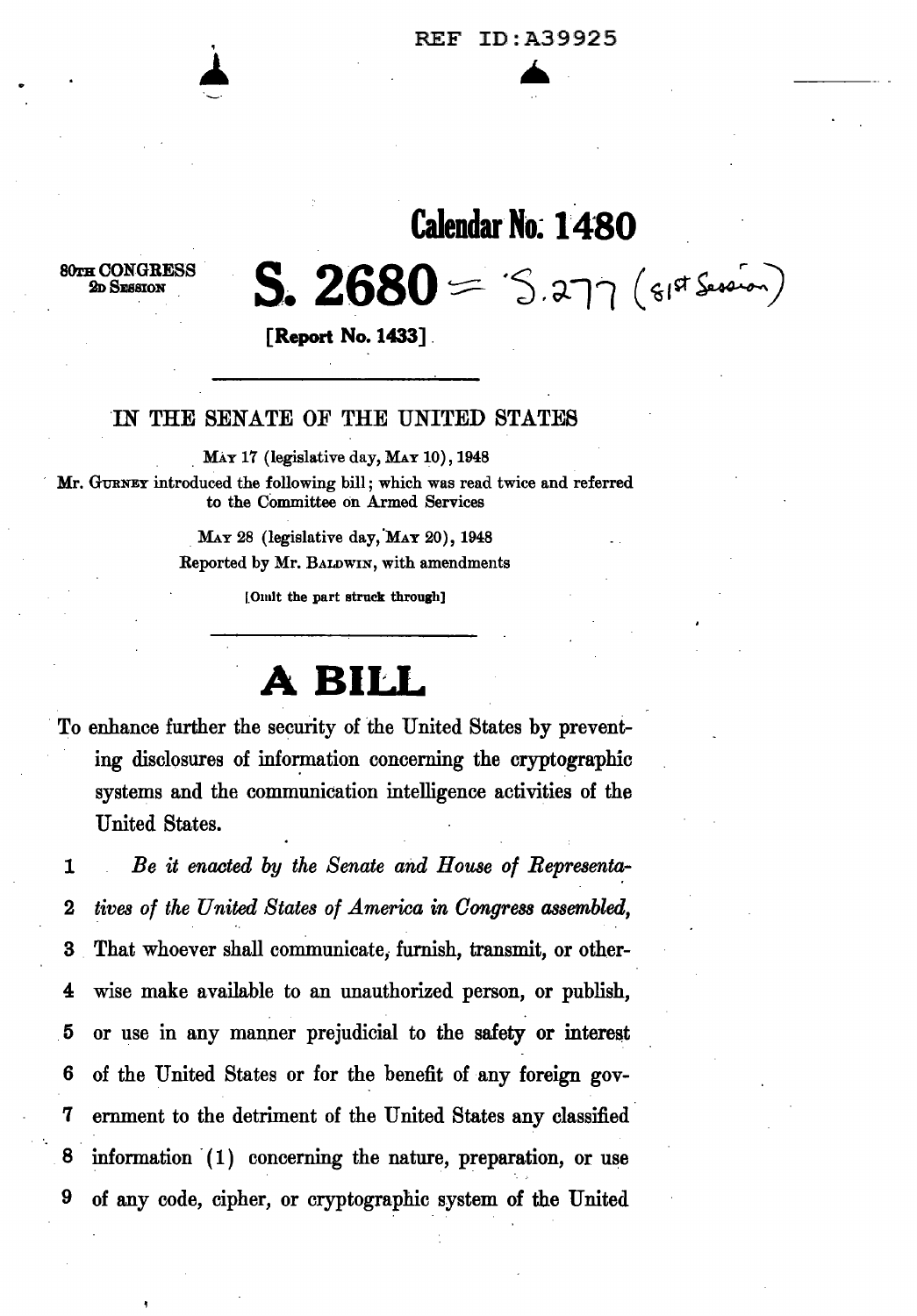~

1. States or any foreign government; or  $(2)$  concerning the 2 design, construction, use, maintenance, or repair of any 3 device, apparatus, or appliance used or prepared or planned 4 for use by the United States or any foreign government for 5 cryptographic or communication intelligence purposes; or 6 ( 3) concerning the communication intelligence activities of 7 the United States or any foreign government; or ( 4) 8 obtained by the processes of communication intelligence from 9 - the communications of the United States or any foreign 10 government, shall be fined not more than \$10,000 or 11 imprisoned not more than ten years or both.

12 SEC. 2. (a) The term "classified information" as used 13 herein shall be construed to mean information which, at the 14 time of a violation under this Act, is, for reasons of national 15 security, specifically designated by a United States Govern-16 ment agency for limited or restrioted dissemination or dis-17 tribution.

18 (b) The terms "code", "cipher", and "cryptographic - 19 system" as used herein shall be construed to include in their 20 meanings, in addition to their usual. meanings, any method 21 of secret writing and any mechanical or electrical device· 22 or method used for the purpose of disguising or concealing 23 the contents, significance, or meanings of communications.  $24$  The term "eryptographic purposes" as used herein is corre- $25$  spondingly extended in the seepe of its meaning.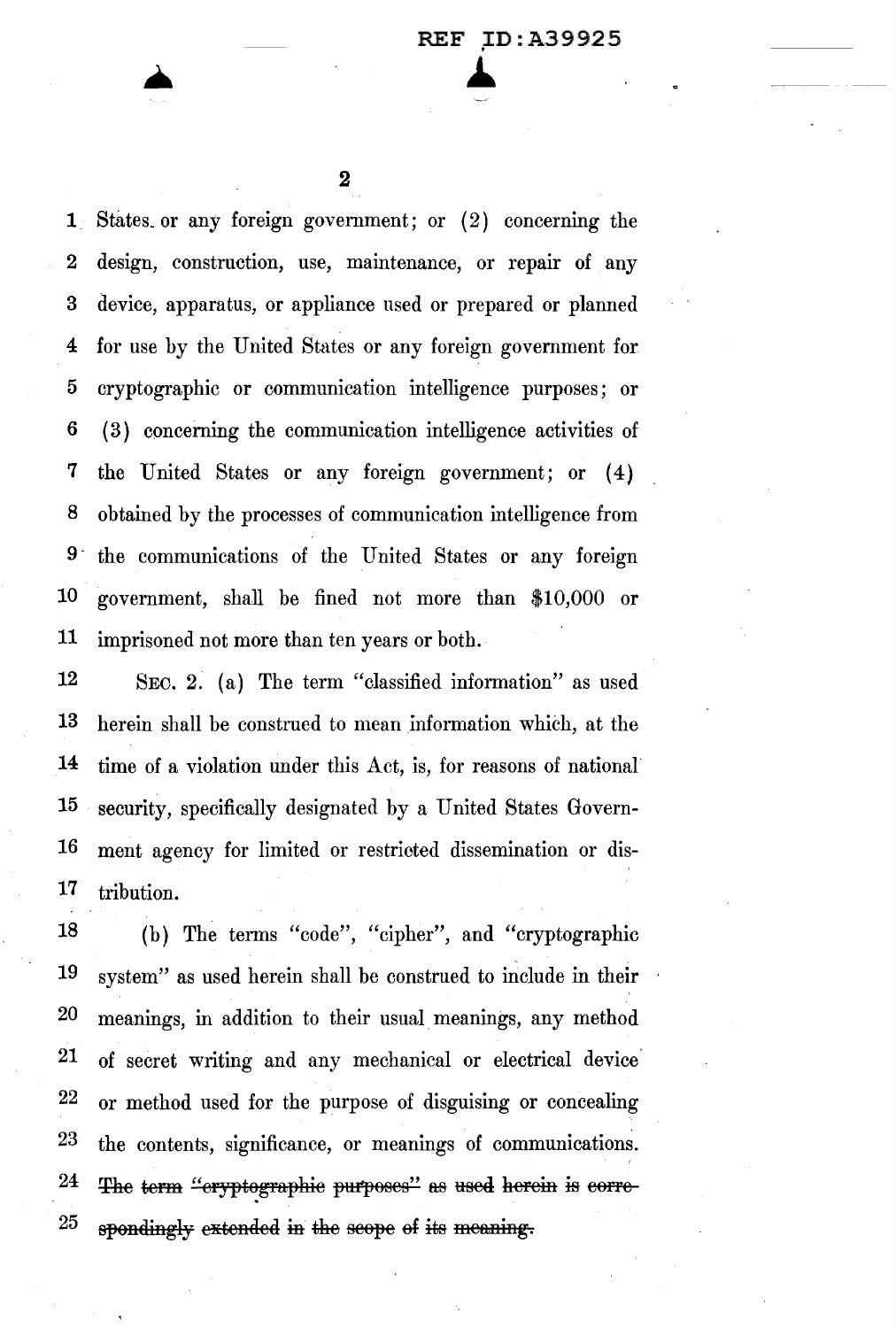$\bf{3}$ 

(c) The term "foreign government" as used herein  $\mathbf{1}$  $\overline{2}$ shall be construed to include in its meaning any person or persons acting or purporting to act for or on behalf of 3 any faction, party, department, agency, bureau, or military  $\boldsymbol{4}$ 5 force of or within a foreign country, or for or on behalf 6 of any government or any person or persons purporting to 7 act as a government within a foreign country, whether or 8 not such government is recognized by the United States.

9 (d) The term "communication intelligence" as used **1**0 herein shall be construed to mean all procedures and methods 11 used in the interception of communications and the obtain-12 ing of information from such communications by other than 13 the intended recipients. The terms "communication intelli-14 gence activities" and "communication intelligence purposes" **15** as used herein shall be construed accordingly.

**16** (e) The term "unauthorized person" as used herein  $17\,$ shall be construed to mean any person who, or agency which, **18** is not authorized to receive information of the categories 19 set forth in section 1 of this Act, by the President, or by **20** the head of a department or agency of the United States 21 Government which is expressly designated by the President 22 to engage in communication intelligence activities for the 23 United States.

24 SEC. 3. Nothing in this Act shall prohibit the furnish- $25\,$ ing, upon lawful demand, of information to any regularly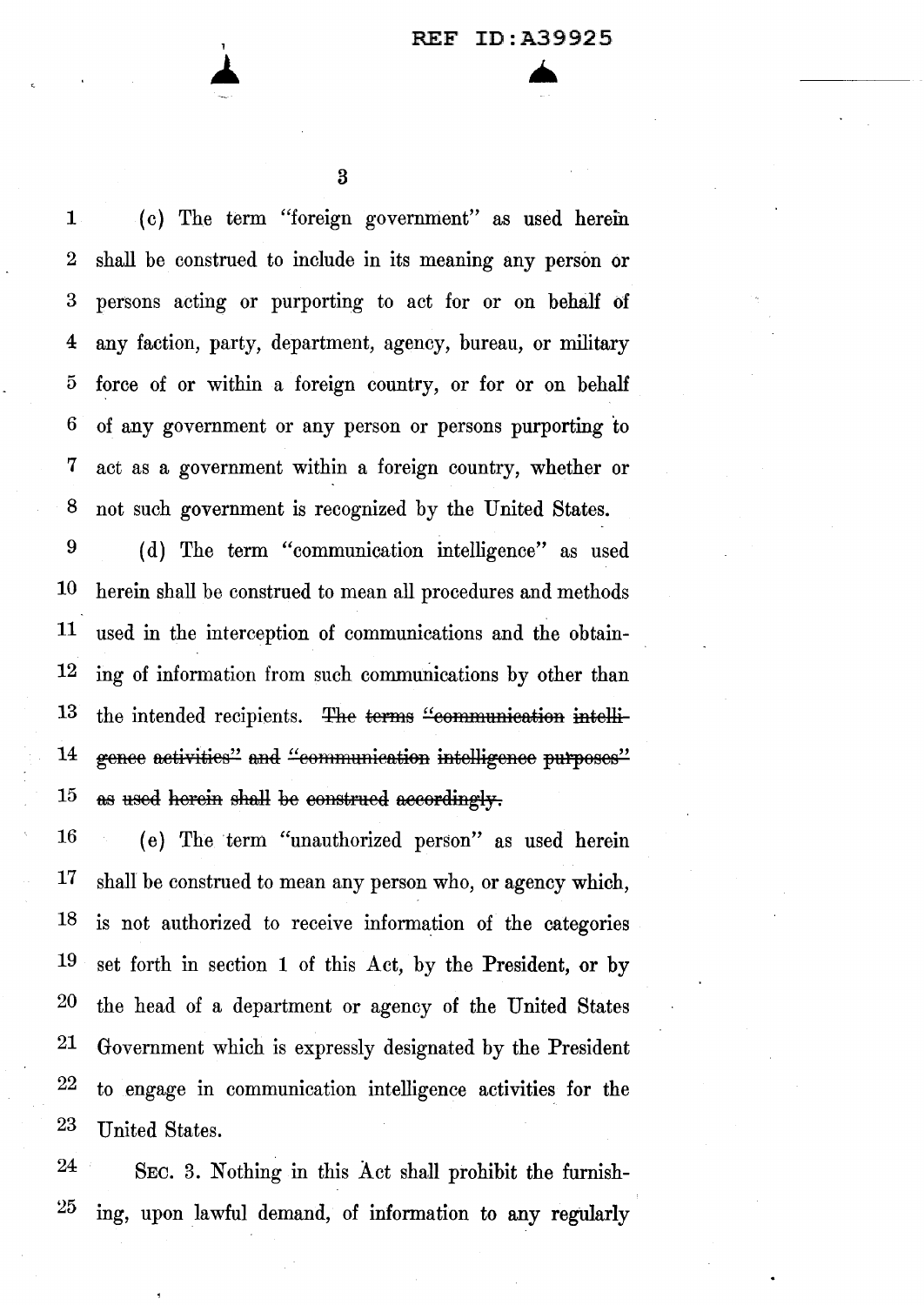constituted committee of the Senate or House of Representa- $\blacksquare$ 

ທາ

ID: A3992

REF

joint con States of United the tives of  $\boldsymbol{\alpha}$ 

thereof. က

SOTH CONGRESS

2D SESSION

**S.2680** 

**Calendar No. 1480** 

**[Report No. 1433]** 

## **ABILL**

To enhance further the security of the United States by preventing disclosures of information concerning the cryptographic systems and the communication intelligence activities of the United States.

By Mr. GURNEY

MAY 17 (legislative day, MAY 10), 1948 Read twice and referred to the Committee on Armed Services

> MAY 28 (legislative day, MAY 20), 1948 RePorted with amendments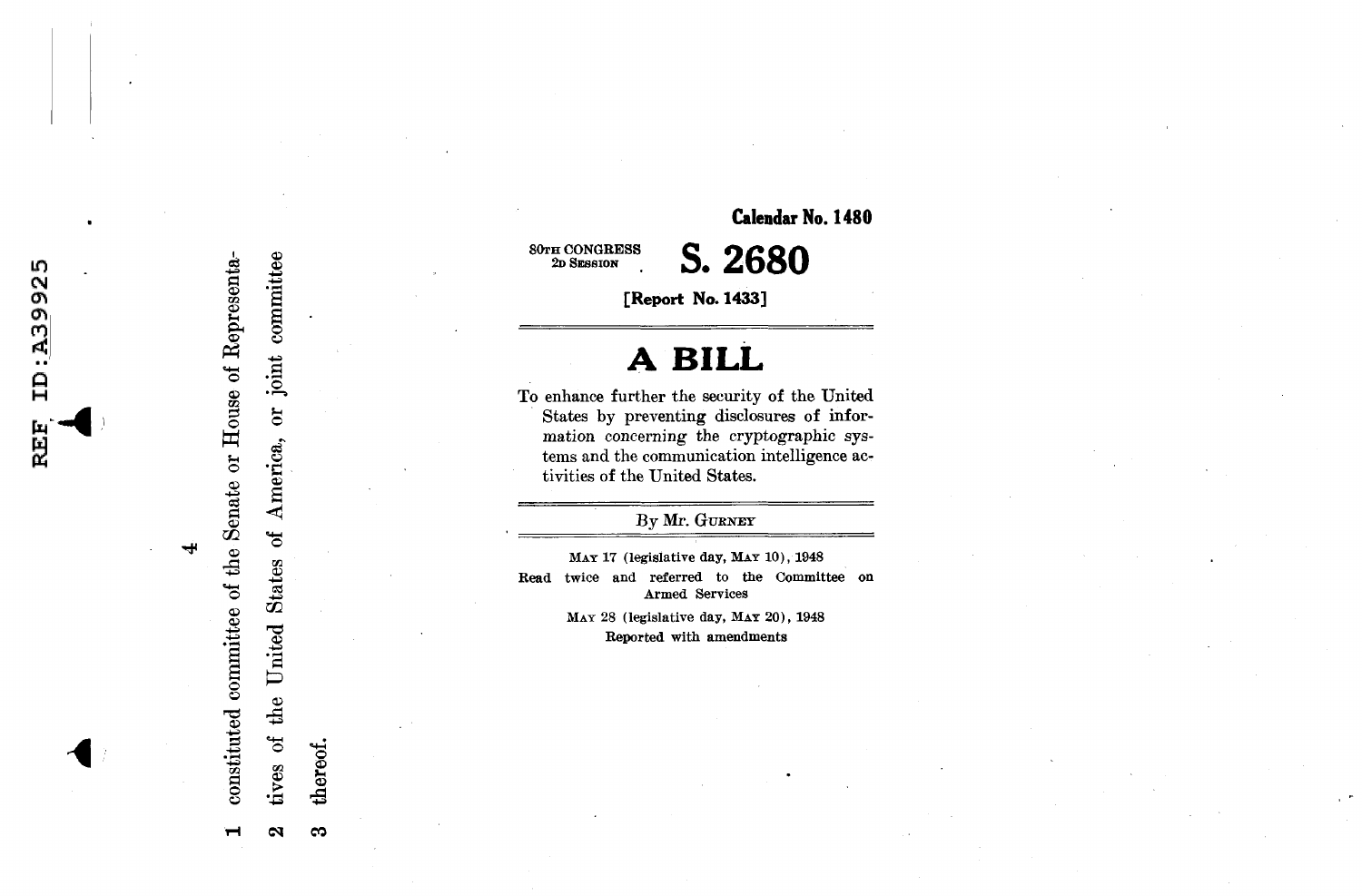$760 - 24.40 + 4$ 

2

J,

Å,

å

 $\mathcal{L}_1$ 

 $\n *D*$ 

**80TH CONGRESS 2D SESSION** 

### IN THE SENATE OF THE UNITED STATES

S. 268

MAY 17 (legislative day, MAY 10), 1948

Mr. GURNEY introduced the following bill; which was read twice and referred to the Committee on Armed Services

# **BILL**

To enhance further the security of the United States by preventing disclosures of information concerning the cryptographic systems and the communication intelligence activities and the United States,  $\leftarrow$   $\downarrow$   $\sim$   $\frac{1}{2}$ δĽ

 $\mathbf 1$ Be it enacted by the Senate and House of Representatives of the United States of America in Congress assembled,  $\bf{2}$ 3 That whoever shall communicate, furnish, transmit, or other- $\overline{\mathbf{4}}$ wise make available to an unauthorized person, or publish, 5 or use in any manner prejudicial to the safety or interest of the United States or for the benefit of any foreign gov-6 7 ernment to the detriment of the United States any classified 8 information (1) concerning the nature, preparation, or use  $9$ of any code, cipher, or cryptrographic system of the United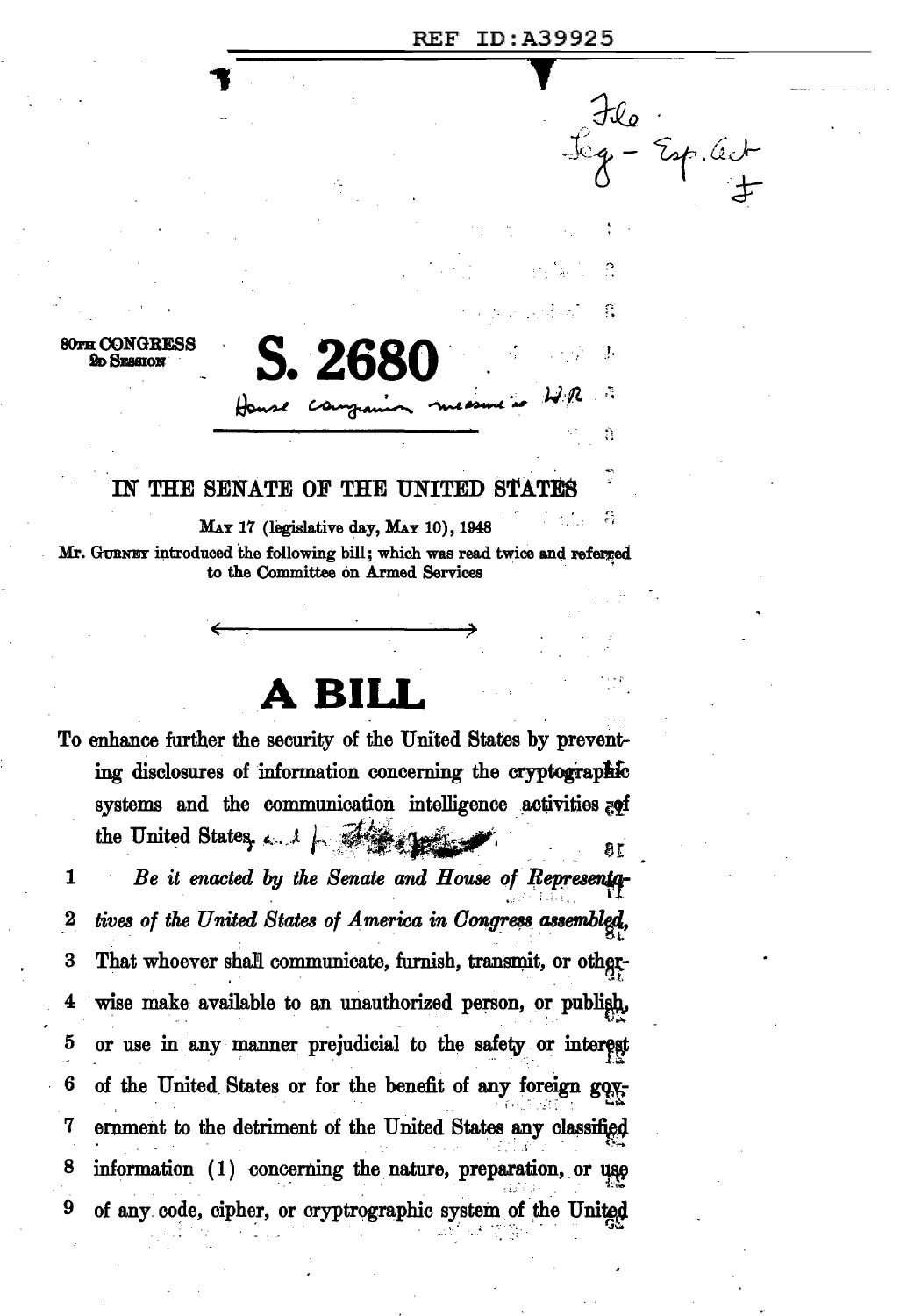r

2

1 States or any foreign government; or  $(2)$  concerning the 2 design, construction, use, maintenance, or repair of any 3 device, apparatus, or appliance used or prepared or planned 4 for use by the United States or any foreign government for 5 cryptographic or communication intelligence purposes; or 6 ( 3) concerning the communication intelligence activities of 7 the United States or any foreign government; or (4) 8 obtained by the processes of communication intelligence from 9 the communications of the United States or any foreign 10 government, shall! be fined not more than \$10,000 or 11 imprisoned not more than ten years or both.

12 SEC. 2. (a) The term "classified information" as used 13 herein shall be construed to mean information which, at the **14** time of a violation under this Act, is, for reasons of national 15 security, specifically designated by a United States Govern-16 ment agency for limited or restricted dissemination or dis-1'7 tribution.

lS (b) The terms "code';, "cipher", and "cryptographic 19 system" as used herein shall be construed to include in their 20 meanings, in addition to their usual meanings, any method . 21 of secret writing and any mechanical or electrical device 22 or method used for the purpose· of disguising or concealing 23 the contents, significance, or meanings of communications. 24 The term "cryptographic purposes" as used herein is corre-25 spondingly extended in the scope of its meaning.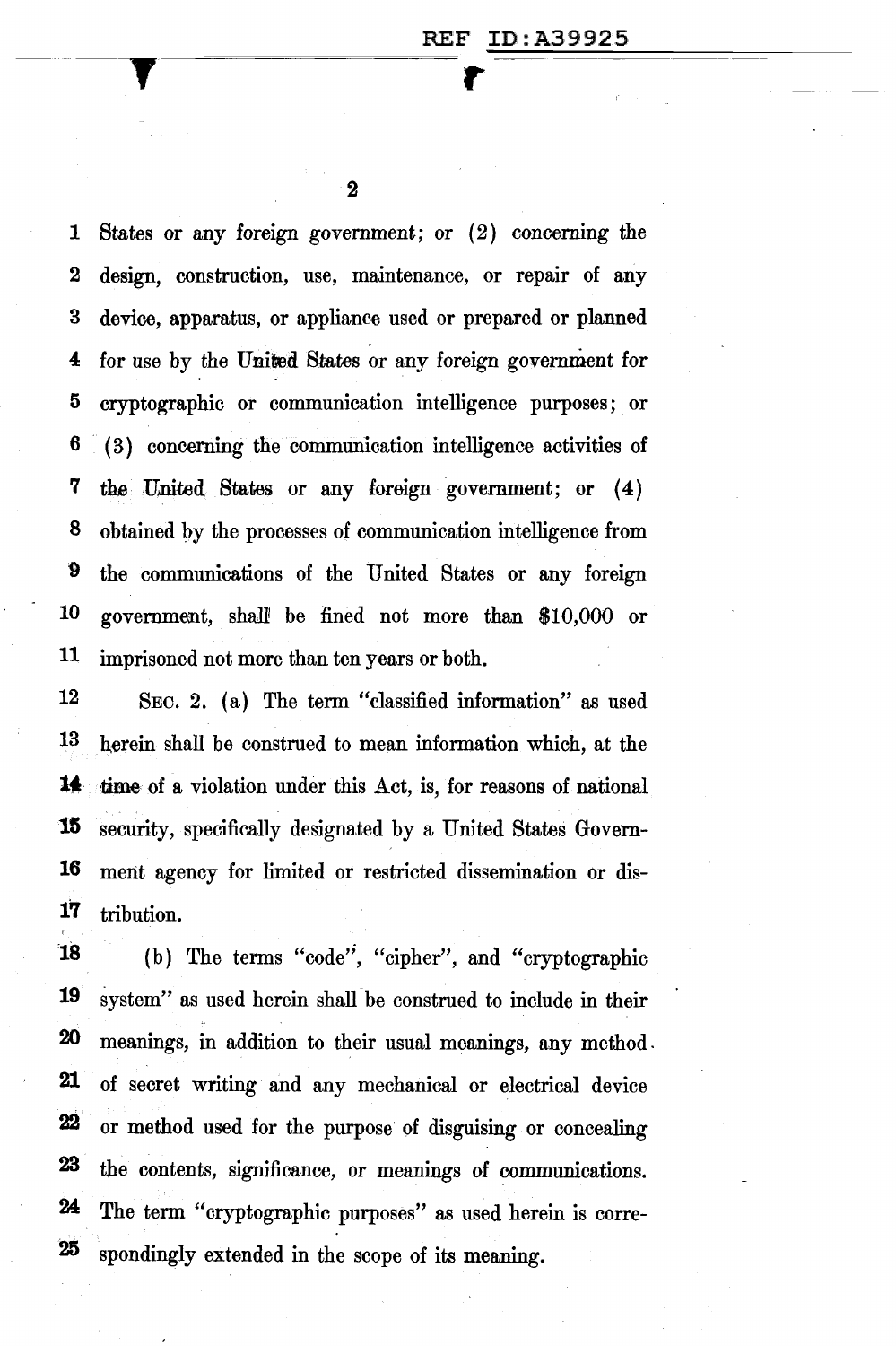s.

1 (c) The term "foreign government" as used herein 2. shall be construed to include in its meaning any person or 3 persons acting or purporting to act for or on behalf of 4 any faction, party, department, agency, bureau, or military 5 force of or within a foreign country, or for or on behalf 6 of any government or any person or persons purporting to 7 act as a government within a foreign country, whether or 8 not such government is recognized by the United States.

9 ( d) The term "communication intelligence" as used 10 herein shall be construed to mean all procedures and methods 11 used in the interception of communications and the obtain-12 ing of information from such communications by other than 13 the intended recipients. The terms "communication intelli-**14** gence activities" and "communication intelligence purposes" **15** as used herein shall be construed accordingly.

( e) The· term "unauthorized person" as used herein shall be construed to mean any person who, or agency which, is not authorized to receive information of the categories set forth in section 1 of this Act, by the President, or by the head of a department or agency of the United States Government which is expressly designated· by the President 22 to engage in communication intelligence activities for the 23 United States.

24 SEC. 3. Nothing in this Act shall prohibit the furnish-25 ing, upon lawful demand, of information to any regularly